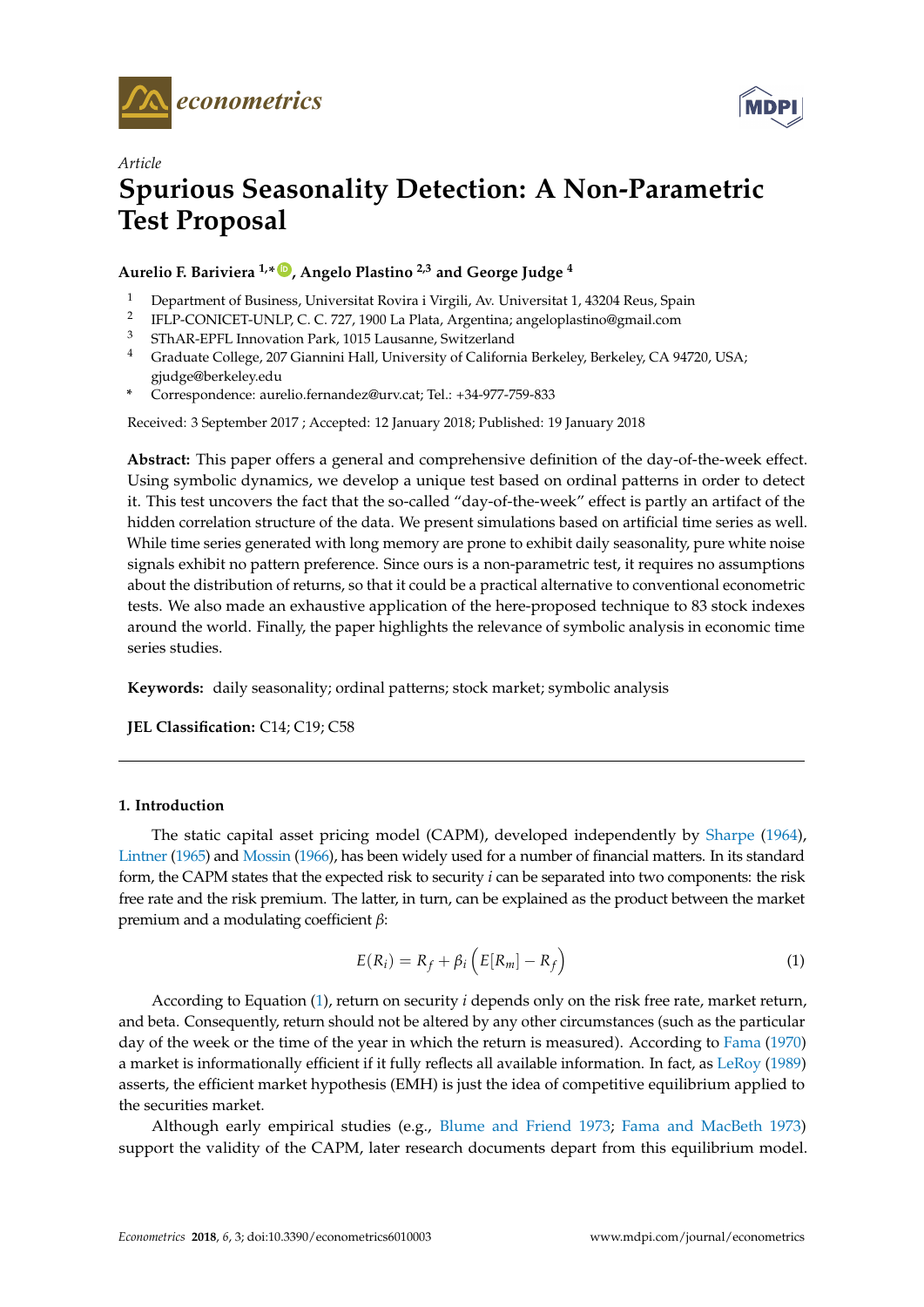These departures are called "anomalies"<sup>1</sup>. Among them, there is one especially puzzling feature: the day-of-the-week effect. This anomaly refers to the heterogeneous behavior of returns along the week. Testing the the day-of-the-week effect requires the joint consideration of an equilibrium model, such as Equation [\(1\)](#page-0-0), and of the efficient market hypothesis (EMH).

Empirical research on markets' daily seasonality can be traced back to [Fields](#page-13-3) [\(1931,](#page-13-3) [1934\)](#page-13-4). These papers have the merit of investigating the issue before a market equilibrium model was formally developed. [Cross](#page-13-5) [\(1973\)](#page-13-5) detects differences in expected S&P 500 on Fridays and Mondays. [Gibbons and Hess](#page-13-6) [\(1981\)](#page-13-6) finds lower S&P 500 returns on Mondays relative to other days. The effect is subdivided by [French](#page-13-7) [\(1980\)](#page-13-7) into a Monday effect (abnormal negative return on this day) and a Friday effect (abnormal positive result on this day). [Rogalski](#page-14-4) [\(1984\)](#page-14-4) analyzes the effect during trading and non-trading hours for the American market. This effect has been widely surveyed and, for brevity, we refer to [Keim and Ziemba](#page-13-8) [\(2000\)](#page-13-8) and [Ziemba](#page-14-5) [\(2012\)](#page-14-5) for further discussion on empirical works about this effect. [Keloharju et al.](#page-13-9) [\(2016\)](#page-13-9) find return seasonalities in commodities and stock indices arround the world.

The standard approach for detecting the day-of-the week effect is based on the following regression equation (or some variations thereof):

<span id="page-1-0"></span>
$$
r_t = \alpha_0 + \alpha_1 D_{1t} + \alpha_2 D_{2t} + \alpha_3 D_{3t} + \alpha_4 D_{4t} + \epsilon_t
$$
 (2)

where  $r_t$  is the return on day  $t$  and  $D_i$ ,  $i = \{1 \ldots, 4\}$  are dichotomous dummy variables for each day of the week from Tuesday through Friday. The coefficient *α*<sup>0</sup> represents the mean return on Monday, while  $\alpha_i$ ,  $i = \{1 \ldots, 4\}$ , is the excess return on day *i*, and  $\epsilon_t$  is an error term. This traditional approach is based on different hypothesis testing on *α<sup>i</sup>* values (for an overview see, for instance, [Bariviera and de Andrés Sánchez](#page-13-10) [\(2005\)](#page-13-10) and references therein). Working based on Equation [\(2\)](#page-1-0) forces several (sometimes unjustified) assumptions about parameters. For example, [Zhang et al.](#page-14-6) [\(2017\)](#page-14-6) applies a rolling sample test with a GARCH model in 28 stock indices. Precisely, our original approach, based on ordinal patterns, bypasses this shortcome.

The aim of this paper is to provide a more general definition of the day-of-the-week effect and to develop an alternative test to assess the existence of seasonal effects in daily returns. This paper contributes to the literature in several ways. First, it generalizes the definition of the day-of-the-week effect. Second, it develops an alternative non-parametric test to detect it. Third, it shows that the results of the tests are not obtained by chance, since time causality is taken into consideration. Fourth, most of the day-of-the-week findings in the literature are related with the underlying return-generating process, and not with the causes indicated previously in the literature. Consequently, from a theoretical point of view, this paper introduces a new non-parametric test that is able to detect the intrinsic characteristics of the time series, and uncovers spurious seasonality detection causes. We would like to point out that the methodology we use here is unique in that it is nonlinear, ordinal, requires no model, and provides statistical results in terms of a probability density function. Ours is a statistical methodology that, to the extent of our knowledge, no one using time series analysis has used before.

The remaining of the paper is organized as follows. Section [2](#page-2-0) presents the notion of ordinal patterns. Section [3](#page-3-0) redefines the day-of-the-week effect and proposes a non-parametric test. Section [4](#page-5-0) displays results of the test on theoretical simulations of different stochastic processes. Section [5](#page-8-0) performs an empirical application to the New York Stock Exchange. Finally, some conclusions are drawn in Section [6.](#page-12-0)

According to [Kuhn](#page-14-7) [\(1968\)](#page-14-7), an anomaly is a fact that puts into question an established paradigm.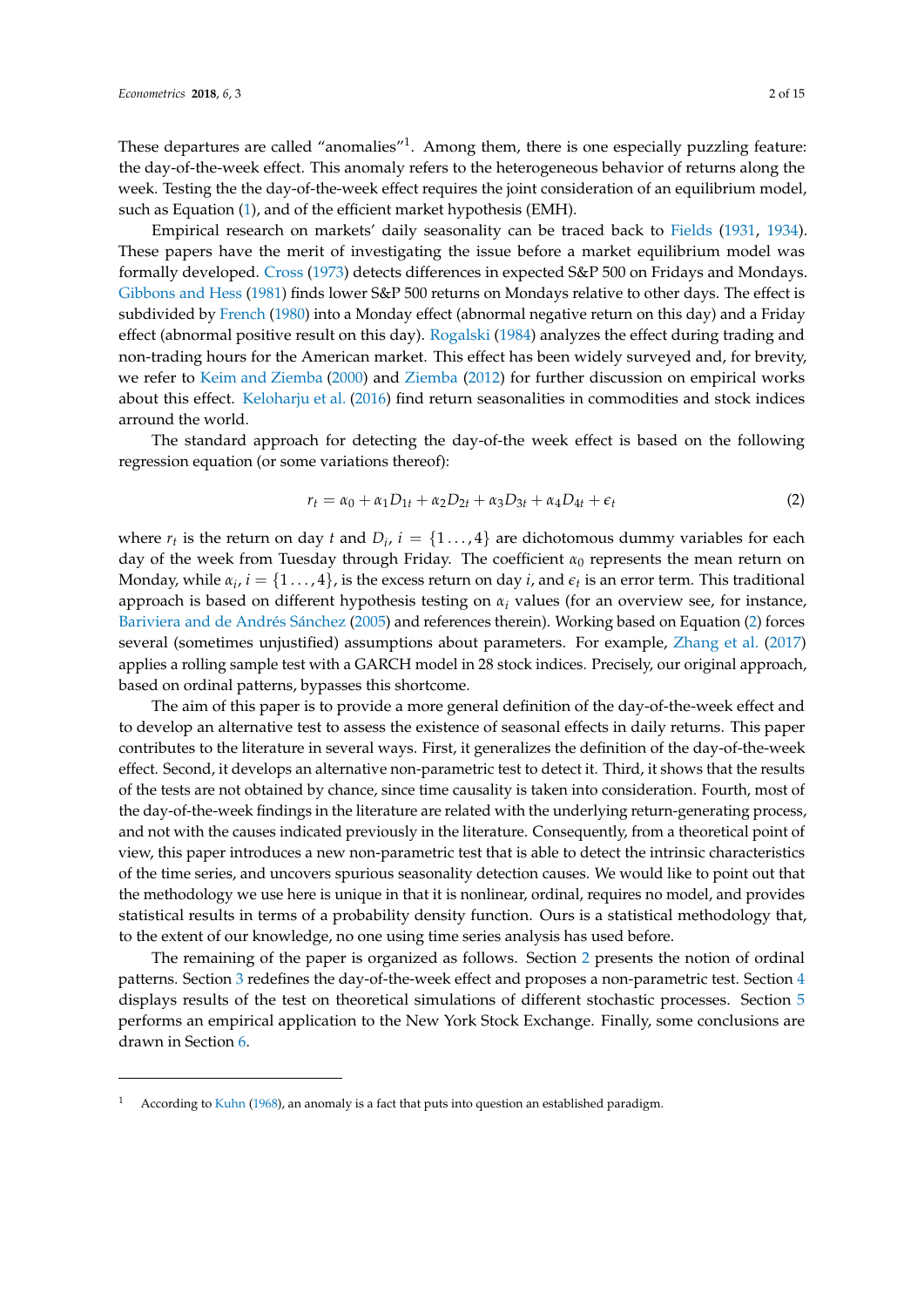## <span id="page-2-0"></span>**2. Ordinal Pattern Analysis**

Estimations based on Equation [\(2\)](#page-1-0) require the assumption of an underlying stochastic process for returns. For these processes, symbolic analysis becomes a suitable alternative to study the dynamics of a time series. [Bandt and Pompe](#page-13-11) [\(2002\)](#page-13-11) developed a method for estimating the probability distribution function (PDF) based on counting ordinal patterns. The comparison of neighboring values of a time series requires no model assumption. The advantage of this method is that can be applied to any time series, and takes into account time causality [Bandt and Pompe](#page-13-12) [\(1993\)](#page-13-12). If returns fulfill the efficient markethypothesis (EMH), there should be no privileged pattern. If there were to be a privileged pattern, it would be exploited by arbitrageurs and any possibility of abnormal return should be rapidly wiped out. Thus, if the time series is random, pattern frequency should be the same, provided  $N \gg D!$ If patterns are not equally present in the sample, three anomalous situations might be the cause:

- (1) Forbidden pattern: a pattern that does not appear within the sample.
- (2) Rare pattern: a pattern that seldom appears.
- (3) Preferred pattern: a pattern that emerges more often than expected by the uniform distribution.

In any of these cases, we are in presence of a time series with daily seasonal behavior. Consequently, the day-of-the week effect needs to be redefined.

In this line, [Zanin](#page-14-8) [\(2008\)](#page-14-8) applies the concept of forbidden patterns in order to assess market efficiency, and shows that different financial instruments could achieve different informational efficiency. According to [Amigó et al.](#page-13-13) [\(2006\)](#page-13-13), forbidden patterns can be used as a means of distinguishing chaotic and random trajectories and constitute a satisfactory alternative to more conventional techniques.

Ordinal patterns have been previously used by [Zunino et al.](#page-14-9) [\(2010,](#page-14-9) [2011,](#page-14-10) [2012\)](#page-14-11) in order to compute quantifiers like permutation entropy and permutation complexity, which, in turn, allow one to quantify the degree of informational efficiency of different markets. [Rosso et al.](#page-14-12) [\(2012\)](#page-14-12) demonstrates that forbidden patterns are a deterministic feature of nonlinear systems. [Bariviera](#page-13-14) [\(2011\)](#page-13-14), and [Bariviera et al.](#page-13-15) [\(2012\)](#page-13-15) show that the correlation structure and informational efficiency are not constant through time and could be affected by several factors such as liquidity or economic shocks.

Given a time series of daily returns<sup>2</sup> beginning on Monday,  $\mathcal{R}(t) = \{r_t; t = 1, \cdots, N\}$ . With a pattern length  $D = 5$ , following the [Bandt and Pompe](#page-13-11) [\(2002\)](#page-13-11) method,  $N/5$  partitions of the time series could be generated. Each partition is a five-dimensional vector  $(r_t, r_{t+1}, r_{t+2}, r_{t+3}, r_{t+4})$ , which represents a whole trading week. Each return is associated with a day of the week. For simplicity, we have  $day = \{i; i = 0, \ldots, 4; i \in \mathbb{N}\}\$  standing for Monday through Friday. The method sets the elements of each vector in increasing order. Doing so, each vector of returns is converted into a symbol. For example, if in a given week  $r_{M_0} < r_{F_r} < r_{T_u} < r_{T_h} < r_{We}$ , where  $r_{Xx}$ represents return on day *Xx*, the pattern is  $(0, 4, 1, 3, 2)$ . There are  $5! = 120$  possible permutations. Each permutation produces a different pattern (*P*) and the associated frequencies can be easily computed. Each pattern has a frequency of appearance in the time series. [Carpi et al.](#page-13-16) [\(2010\)](#page-13-16) asserts that in correlated stochastic processes, pattern-frequency observations do not depend only on the time series' length but also on the underlying correlation structure. [Amigó et al.](#page-13-17) [\(2007,](#page-13-17) [2008\)](#page-13-18) show that in uncorrelated stochastic processes, every ordinal pattern has an equal probability of appearance. Given that the ordinal pattern's associated PDF is invariant with respect to nonlinear monotonous transformations, the method of [Bandt and Pompe](#page-13-11) [\(2002\)](#page-13-11) results suitable for experimental data (see e.g., [Parlitz et al.](#page-14-13) [2012;](#page-14-13) [Saco et al.](#page-14-14) [2010\)](#page-14-14). A graphical meaning of the ordinal pattern can be seen in [Parlitz et al.](#page-14-13) [\(2012\)](#page-14-13).

Let us assume that the time series is characterized by a continuous distribution.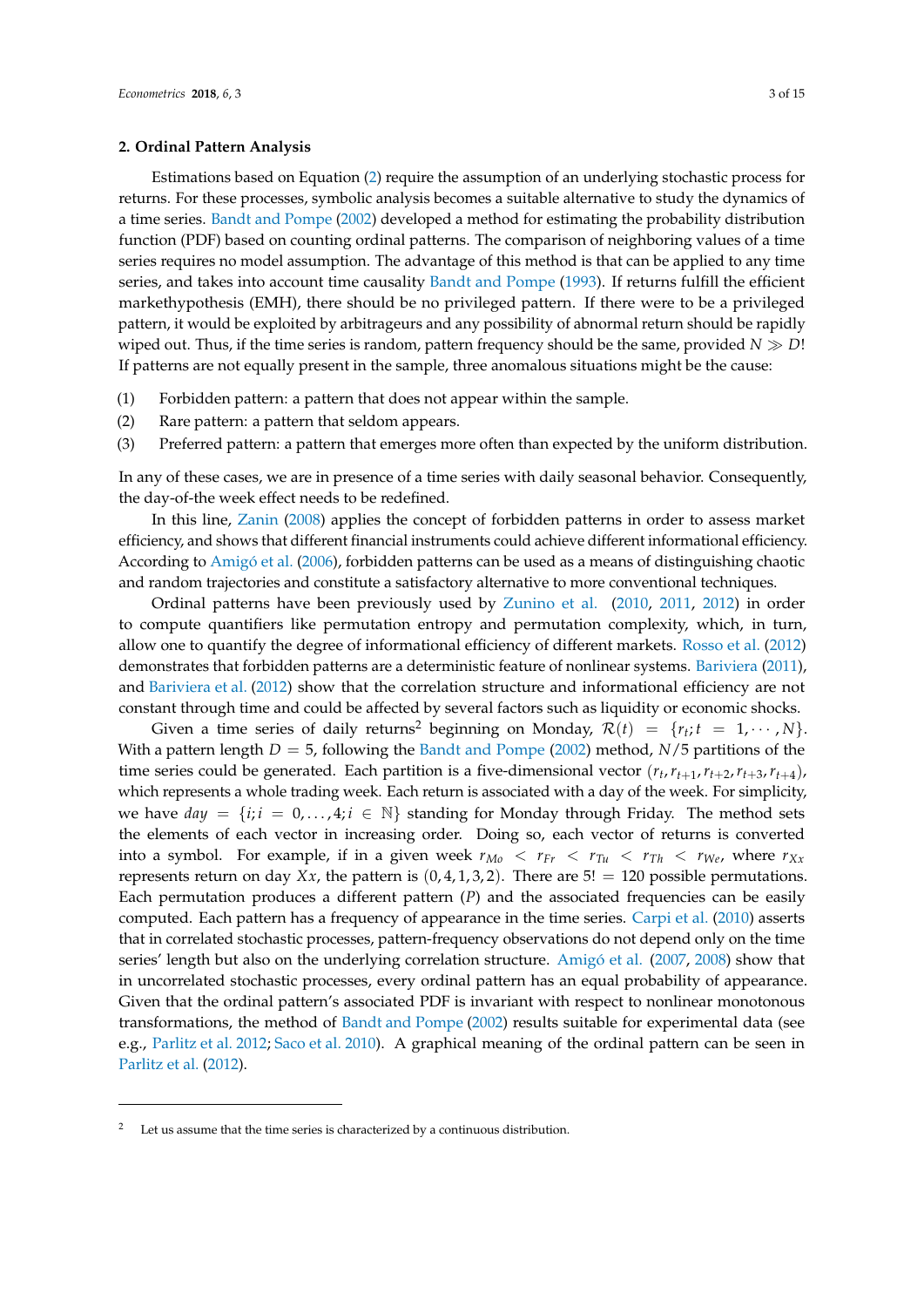#### <span id="page-3-0"></span>**3. Day-of-the-Week Effect: A Redefinition of the Problem**

As recalled in Section [1,](#page-0-1) the conventional definition of the day-of-the-week effect refers to the abnormal negative or abnormal positive returns on Monday and Friday, respectively. Since not all the markets are open on the same days, comparisons among countries could be difficult. For example, the Israeli market is open from Sunday through Thursday [\(Lauterbach and Ungar](#page-14-15) [\(1992\)](#page-14-15)) and the first day of the week in the Kuwait Stock Exchange is Saturday [\(Al-Loughani and Chappell](#page-13-19) [2001\)](#page-13-19). Additionally, markets are not open simultaneously, due to the different time zones [\(Koh and Wong](#page-14-16) [2000\)](#page-14-16). Consequently, spill-over effects can influence returns and could distort results if such influence is not incorporated into the model.

In order to overcome these difficulties, we develop here a more general definition of the day-of-the-week effect that exploits the potential of the symbolic analysis of time series. Instead of estimating the return on each day by means of Equation [\(2\)](#page-1-0), we will look at the relative position of the return on each day within its week. If there is no seasonal effect, the order in which the days appear in each position (from the worst until the best return of the week), should be random. Otherwise, a seasonal pattern would be detected.

First, we need to give an specific definition of our seasonal effect. It must be emphasized that, according to our proposal, we are not interested in detecting abnormal negative or positive returns on a given day. Instead, we are looking for the features of the return on a given day within its week, from the worst return of the week to the best return, independently of its sign. Thus, a new definition of the day-of-the-week effect is required.

<span id="page-3-3"></span>**Definition 1.** *The day-of-the-week effect occurs whenever a pattern appears much more or less frequently than expected by the uniform distribution.*

From this definition a natural null hypotheses arises:

## <span id="page-3-1"></span>**Hypothesis 1.**

$$
H_0: \ \sharp(P_1) = \sharp(P_2) = \cdots = \sharp(P_{120}) \tag{3}
$$

 $\mathit{where} \ \sharp(P_k)$ ,  $k = \{1, \dots, 120\}$ , stands for "absolute frequency of pattern  $k$ ".

Since we are interested in studying the day-of-the week effect, testing this hypothesis is insufficient for our purposes.

We should count the number of times in which a given day exhibits the worst return of the week, the next to worst return, and so on, until the best return of the week is detected. In other words, we should count the number of times a given day *i* occupies the first, second, third, fourth, or fifth position in a pattern and place the absolute frequencies in a matrix as follows:

<span id="page-3-4"></span>**Definition 2.** Let  $A = (a_{ij})$  be a 5  $\times$  5 matrix. Element  $a_{ij}$  is the absolute frequency of return on day *i* at *the position j.*

Displaying results in this way, we count how many times a given day is in position 0 (the worst return of the week), position 1, position 2, position 3, and position 4 (the best return of the week). As a consequence, we advance two additional hypotheses:

#### <span id="page-3-2"></span>**Hypothesis 2.**

$$
H_0: a_{i0} = a_{i1} = a_{i2} = a_{i3} = a_{i4}, i = 0...4
$$
 (4)

This hypothesis says that a given day *i* could occupy any position, from the worst to the best return, within a week.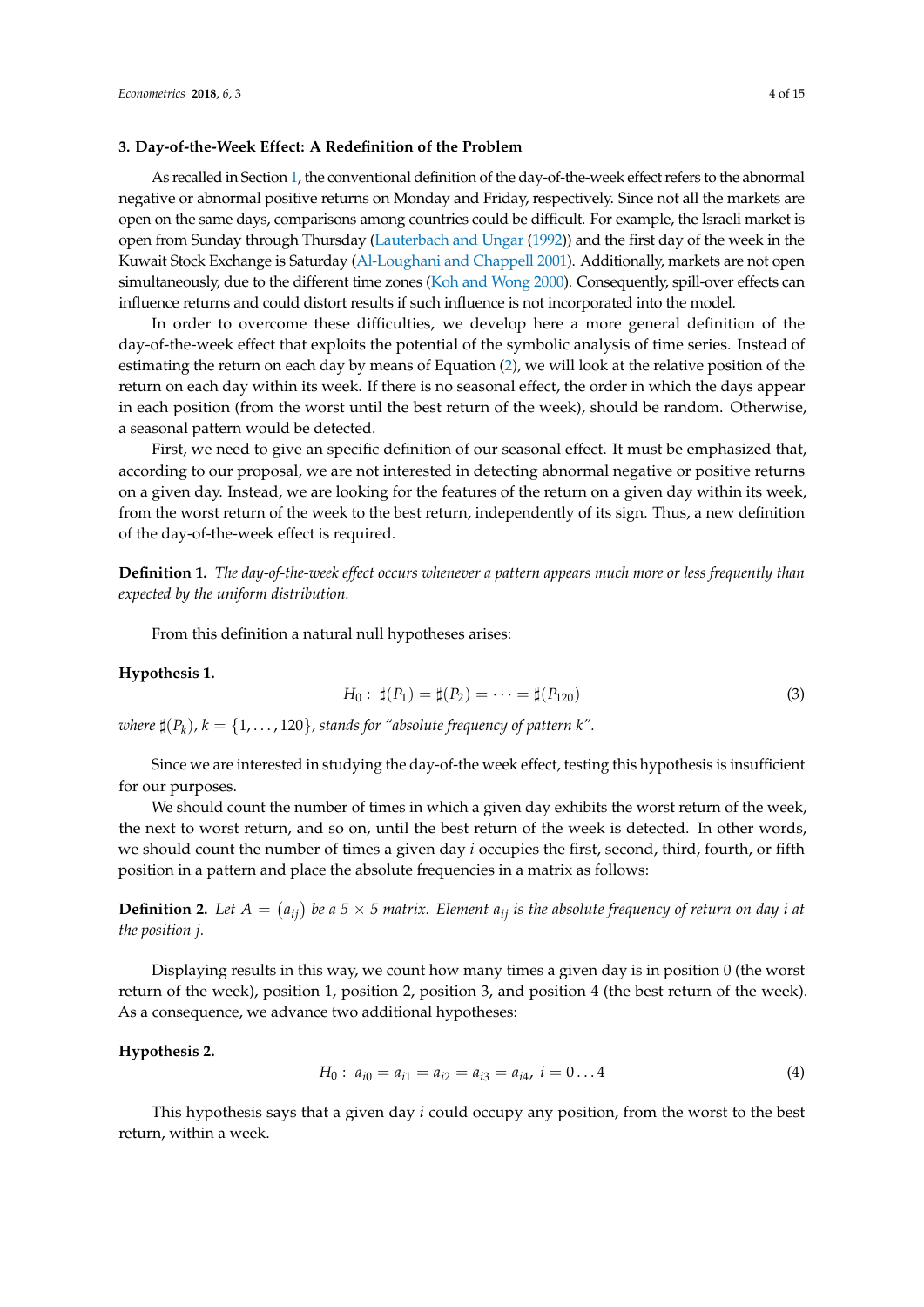<span id="page-4-1"></span>**Hypothesis 3.**

$$
H_0: a_{0j} = a_{1j} = a_{2j} = a_{3j} = a_{4j}, j = 0...4
$$
 (5)

This hypothesis says that a given position in the week *j* could be occupied by any day of the week. All these null hypotheses could be tested using Pearson's chi-squared test. This test is useful to verify if there is a significant difference between an expected frequency distribution and an observed frequency distribution. Following [Fernández Loureiro](#page-13-20) [\(2011\)](#page-13-20) the test statistic is:

<span id="page-4-3"></span>
$$
Q_{\{j,i\}} = \sum_{\{i,j\}=0}^{4} \left[ \frac{\left(f_{o,ij} - f_e\right)^2}{f_e} \right] \tag{6}
$$

where  $f_{o,ij}$  is the observed frequency of day *i* at position *j*, and  $f_e$  is the expected frequency  $\sum_{k=1}^{120} \sharp(P_k)/5$ .  $Q$  is distributed asymptotically as a  $\chi^2$  with 4 degrees of freedom.

We advance two additional hypotheses focused on the so-called "Monday effect".

## <span id="page-4-2"></span>**Hypothesis 4.**

$$
H_0: \sharp(P_{34}) + \sharp(P_{36}) + \sharp(P_{40}) + \sharp(P_{42}) + \sharp(P_{46}) + \sharp(P_{48}) + \n\sharp(P_{58}) + \sharp(P_{60}) + \sharp(P_{64}) + \sharp(P_{66}) + \sharp(P_{70}) + \sharp(P_{72}) + \n\sharp(P_{82}) + \sharp(P_{84}) + \sharp(P_{88}) + \sharp(P_{90}) + \sharp(P_{94}) + \sharp(P_{96}) + \n\sharp(P_{106}) + \sharp(P_{108}) + \sharp(P_{112}) + \sharp(P_{114}) + \sharp(P_{118}) + \sharp(P_{120}) = (24/120)N
$$
\n(7)

This hypothesis tests whether patterns with Monday having the largest return are preferred patterns or not. Pattern numbers *Pxx* correspond to those displayed in Table [1.](#page-4-0)

<span id="page-4-0"></span>**Table 1.** Ordinal patterns. Each number  $\{0, 1, 2, 3, 4\}$  of a pattern represents a day of the week, beginning on Monday. The position of the numbers in a pattern represents the increasing order of returns within a week.

| $P_{xx}$     | Pattern | $P_{xx}$ | Pattern | $P_{xx}$ | Pattern | $P_{xx}$ | Pattern | $P_{xx}$ | Pattern |
|--------------|---------|----------|---------|----------|---------|----------|---------|----------|---------|
| $\mathbf{1}$ | 01234   | 25       | 10234   | 49       | 20134   | 73       | 30124   | 97       | 40123   |
| 2            | 01243   | 26       | 10243   | 50       | 20143   | 74       | 30142   | 98       | 40132   |
| 3            | 01324   | 27       | 10324   | 51       | 20314   | 75       | 30214   | 99       | 40213   |
| 4            | 01342   | 28       | 10342   | 52       | 20341   | 76       | 30241   | 100      | 40231   |
| 5            | 01423   | 29       | 10423   | 53       | 20413   | 77       | 30412   | 101      | 40312   |
| 6            | 01432   | 30       | 10432   | 54       | 20431   | 78       | 30421   | 102      | 40321   |
| 7            | 02134   | 31       | 12034   | 55       | 21034   | 79       | 31024   | 103      | 41023   |
| 8            | 02143   | 32       | 12043   | 56       | 21043   | 80       | 31042   | 104      | 41032   |
| 9            | 02314   | 33       | 12304   | 57       | 21304   | 81       | 31204   | 105      | 41203   |
| 10           | 02341   | 34       | 12340   | 58       | 21340   | 82       | 31240   | 106      | 41230   |
| 11           | 02413   | 35       | 12403   | 59       | 21403   | 83       | 31402   | 107      | 41302   |
| 12           | 02431   | 36       | 12430   | 60       | 21430   | 84       | 31420   | 108      | 41320   |
| 13           | 03124   | 37       | 13024   | 61       | 23014   | 85       | 32014   | 109      | 42013   |
| 14           | 03142   | 38       | 13042   | 62       | 23041   | 86       | 32041   | 110      | 42031   |
| 15           | 03214   | 39       | 13204   | 63       | 23104   | 87       | 32104   | 111      | 42103   |
| 16           | 03241   | 40       | 13240   | 64       | 23140   | 88       | 32140   | 112      | 42130   |
| 17           | 03412   | 41       | 13402   | 65       | 23401   | 89       | 32401   | 113      | 42301   |
| 18           | 03421   | 42       | 13420   | 66       | 23410   | 90       | 32410   | 114      | 42310   |
| 19           | 04123   | 43       | 14023   | 67       | 24013   | 91       | 34012   | 115      | 43012   |
| 20           | 04132   | 44       | 14032   | 68       | 24031   | 92       | 34021   | 116      | 43021   |
| 21           | 04213   | 45       | 14203   | 69       | 24103   | 93       | 34102   | 117      | 43102   |
| 22           | 04231   | 46       | 14230   | 70       | 24130   | 94       | 34120   | 118      | 43120   |
| 23           | 04312   | 47       | 14302   | 71       | 24301   | 95       | 34201   | 119      | 43201   |
| 24           | 04321   | 48       | 14320   | 72       | 24310   | 96       | 34210   | 120      | 43210   |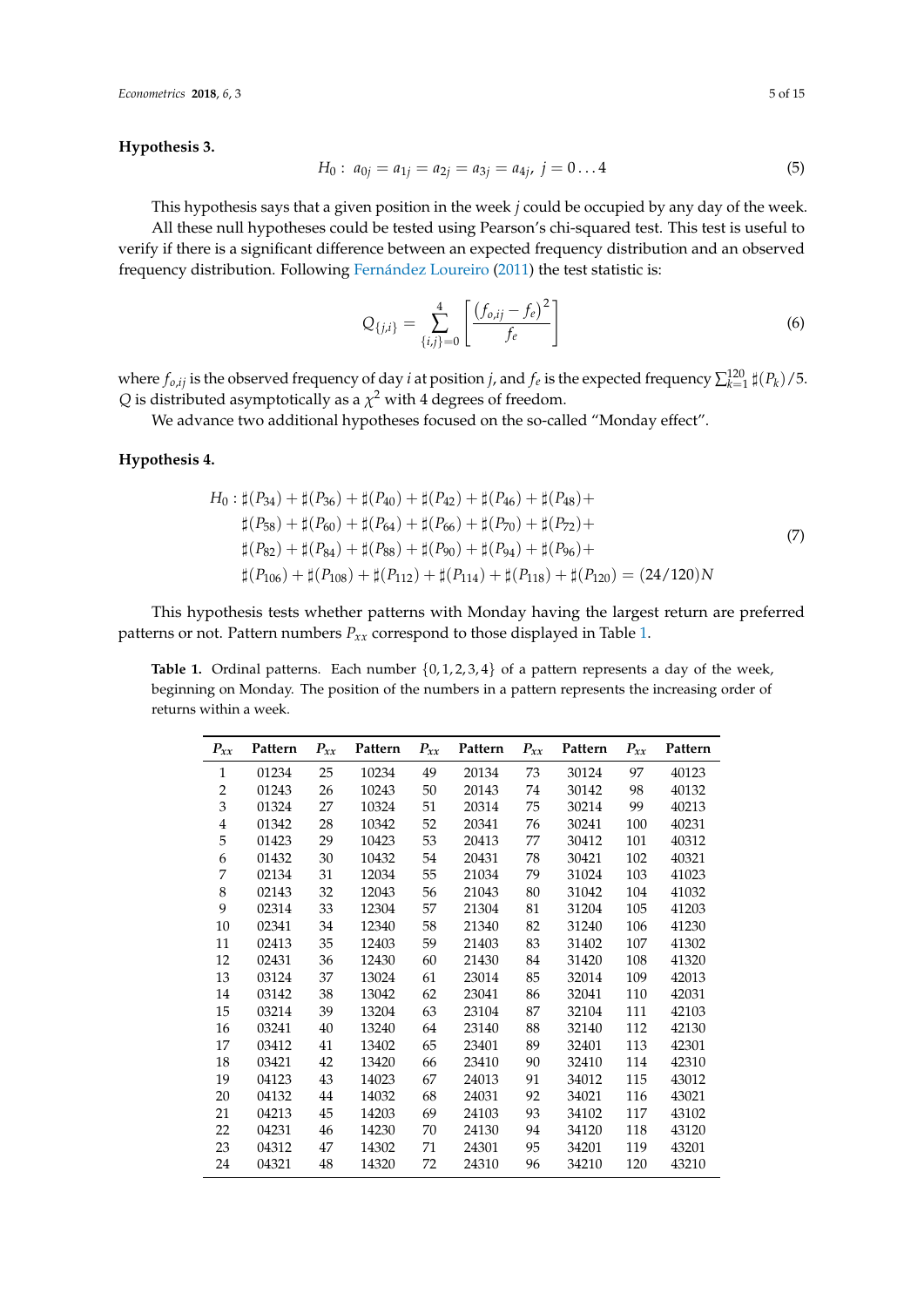*Econometrics* 2018, *6*, 3 6 of 15

## <span id="page-5-1"></span>**Hypothesis 5.**

$$
H_0: \ \sharp(P_1) + \sharp(P_3) + \sharp(P_7) + \sharp(P_9) + \sharp(P_{13}) + \sharp(P_{15}) = (6/120)N \tag{8}
$$

This hypothesis tests whether the patterns with Monday exhibiting the lowest weekly return and Friday the largest are preferred patterns or not.

These hypotheses are tested using the binomial test, which for large samples can be approximated by the normal distribution. The test statistic is:

$$
z = \frac{p_e - p_o}{\sqrt{\frac{p_o q_o}{N}}}
$$
\n<sup>(9)</sup>

where  $p_o$  is the observed frequency,  $q_o = 1 - p_o$ ,  $p_e$  is the expected frequency, and N is the number of "weeks", i.e., the number of 5-day patterns in the sample.

Our definition assumes that the day-of-the-week effect could be produced by the dependence among days of the same week. However, by splitting time series into weeks, we implicitly assume the independence among weeks. Even though this later assumption may be questionable, we do it this way in order to emphasize the order of the returns within the week. We could relax this assumption by moving data daily, instead of weekly. In this way, we could compare if, e.g., Friday in week *t* influences Monday in week  $t + 1$  However, it could result in a more confused analysis, and we thus leave this for further research.

#### <span id="page-5-0"></span>**4. Simulation of Fractional Brownian Motion**

In this section we apply the above-outlined technique to simulated time series. We used the MATLAB<sup>C</sup> wfbm function in order to simulate fractional Brownian motion for  $\mathcal{H} = \{0.1, \ldots, 0.9\}$ , where  $H$  is the Hurst exponent. Then, we take first differences in the time series in order to obtain the corresponding fractional Gaussian noise (fGn). The Hurst exponent *H* characterizes the scaling behavior of the range of cumulative departures of a time series from its mean. The study of long-range dependence can be traced back to a seminal paper by [Hurst](#page-13-21) [\(1951\)](#page-13-21), whose original methodology was applied to detect long memory in hydrologic time series. This method was also explored by [Mandelbrot and Wallis](#page-14-17) [\(1968\)](#page-14-17) and later introduced in the study of economic time series by [Mandelbrot](#page-14-18) [\(1972\)](#page-14-18). If the series of first differences is a white noise, then its  $\mathcal{H} = 0.5$ . Alternatively, Hurst exponents greater than 0.5 reflect persistent processes and less than 0.5 define antipersistent processes.

We perform 1000 simulations consisting of 10,000 data-points for each value of  $H$ . Accordingly, we obtain 2000 "weeks", which will be classified into one of the  $5! = 120$  possible patterns. If the underlying stochastic process is purely random and uncorrelated, the frequency of patterns should be uniform. On the contrary, if some correlation is present, some patterns could be preferred over others. All the tests are performed at a 5% significance level.

In Table [2](#page-6-0) we test the equality of patterns (Hypothesis [1\)](#page-3-1). When  $H = 0.5$  (ordinary Gaussian noise), we cannot reject, on average, the null hypothesis of equal appearance of patterns. Out of the 1000 simulations, only in 50 cases is the null hypothesis rejected. When we move away from  $H = 0.5$ , in both directions, rejection increases almost symmetrically. This clearly shows that some kind of correlation affects the distribution of ordinal patterns.

As commented in the previous section, this analysis is not sufficient. Therefore, we proceed to test Hypothesis [2](#page-3-2) and present the pertinent results in Table [3.](#page-6-1) We test the hypothesis (for every  $\mathcal H$  value) for each of the samples and for the average of the samples. We find that for  $\mathcal{H} = 0.5$  we cannot reject the null hypothesis. In fact, rejection occurs in only 51–59 times out of 1000 samples. In other words, when the generating stochastic process is a white noise, any day is equally prone to occupying any of the positions in the pattern. This is the same as saying that any day could exhibit the best or the worst return of the week, or any intermediate value among them. When we move away from the value 0.5,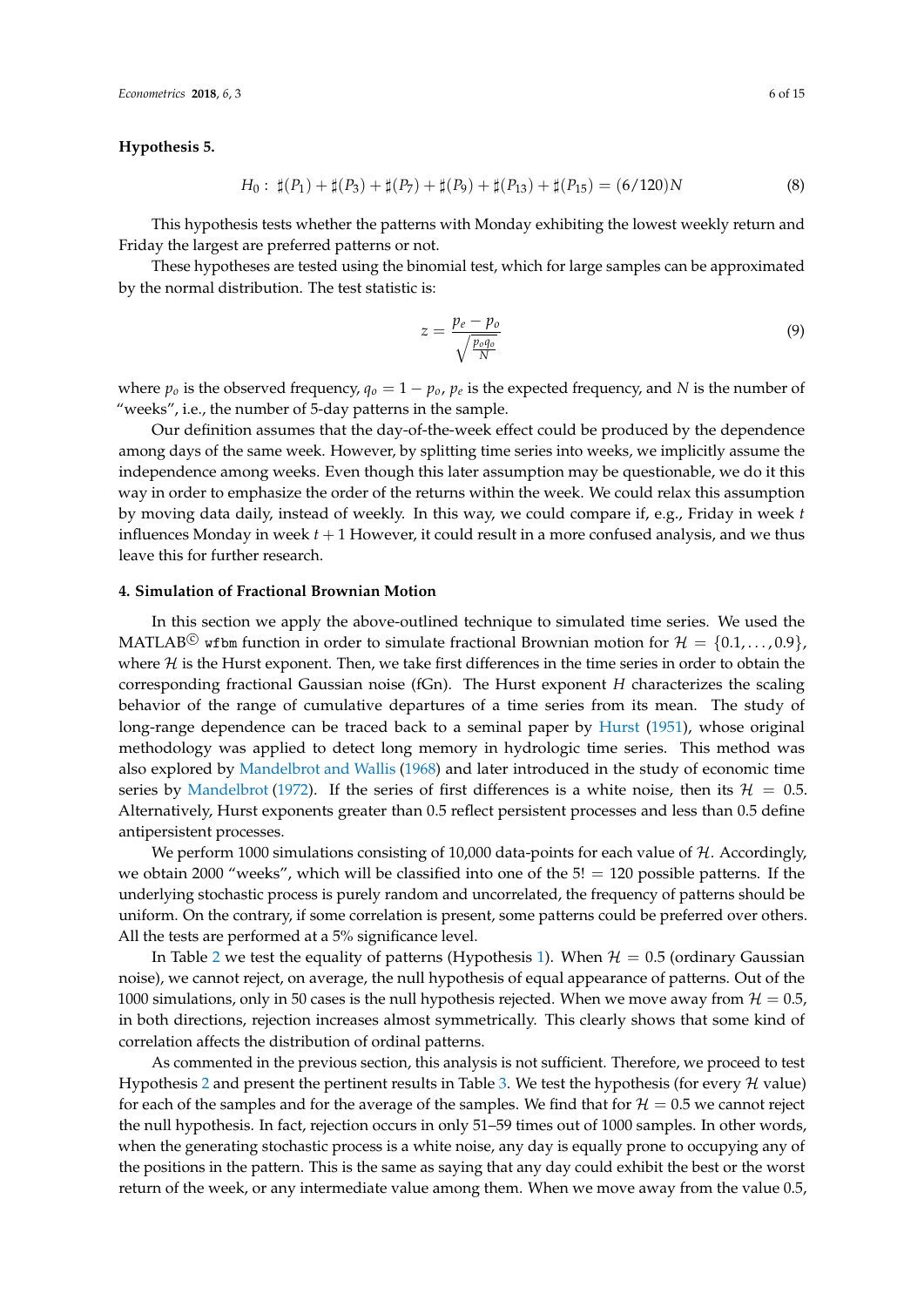<span id="page-6-0"></span>rejections increase. However, the effect is stronger for  $H > 0.5$  than for  $H < 0.5$ . This could mean that a positive long -range correlation (i.e., a persistent time series) is more likely to exhibit a day-of-the-week behavior than anti-persistent time series. Additionally, Monday, Wednesday, and Friday are the days most affected by the value-change of  $H$ .

| н   |                         |                       | ${\cal H}$ |                         |                       |
|-----|-------------------------|-----------------------|------------|-------------------------|-----------------------|
| 0.1 | $x^2$<br>#rejections    | 224.82856 ***<br>1000 | 0.6        | $\chi^2$<br>#rejections | 20.42699<br>348       |
| 0.2 | $\chi^2$<br>#rejections | 140.50932 *<br>1000   | 0.7        | $\chi^2$<br>#rejections | 86.57005<br>996       |
| 0.3 | $\chi^2$<br>#rejections | 67.89548<br>970       | 0.8        | $\chi^2$<br>#rejections | 204.51209 ***<br>1000 |
| 0.4 | $x^2$<br>#rejections    | 18.10740<br>317       | 0.9        | $\chi^2$<br>#rejections | 386.14031 ***<br>1000 |
| 0.5 | $\chi^2$<br>#rejections | 0.13315<br>50         |            |                         |                       |

Table 2. Test of Hypothesis [1](#page-3-1) on simulated series.

\*, \*\*, \*\*\*: significant at the 10%, 5%, and 1% levels, respectively.

<span id="page-6-1"></span>

| ${\cal H}$ |             | M            | т        | X            | T         | F            |
|------------|-------------|--------------|----------|--------------|-----------|--------------|
| 0.1        | $\chi^2$    | 5.47646      | 1.94578  | 5.40877      | 2.06613   | 5.80607      |
|            | #rejections | 461          | 176      | 437          | 176       | 464          |
| 0.2        | $\chi^2$    | 3.83407      | 1.34267  | 3.30037      | 1.33138   | 3.83153      |
|            | #rejections | 308          | 124      | 275          | 139       | 318          |
| 0.3        | $\chi^2$    | 1.95798      | 0.62585  | 1.79598      | 0.59399   | 2.03637      |
|            | #rejections | 186          | 87       | 146          | 86        | 162          |
| 0.4        | $\chi^2$    | 0.62419      | 0.17731  | 0.47961      | 0.22011   | 0.60417      |
|            | #rejections | 82           | 54       | 78           | 57        | 71           |
| 0.5        | $\chi^2$    | 0.00666      | 0.00304  | 0.00078      | 0.00500   | 0.00159      |
|            | #rejections | 51           | 53       | 54           | 57        | 59           |
| 0.6        | $\chi^2$    | 0.76829      | 0.25922  | 0.67148      | 0.25509   | 0.87231      |
|            | #rejections | 95           | 68       | 79           | 66        | 93           |
| 0.7        | $\chi^2$    | 3.94460      | 1.16245  | 3.40845      | 1.22150   | 3.72159      |
|            | #rejections | 318          | 123      | 293          | 114       | 320          |
| 0.8        | $\chi^2$    | 9.90281**    | 3.44099  | 8.96147*     | 3.61403   | 9.96604**    |
|            | #rejections | 706          | 270      | 657          | 295       | 719          |
| 0.9        | $\chi^2$    | 20.42595 *** | 7.95607* | 20.65903 *** | 7.86588 * | 20.71557 *** |
|            | #rejections | 960          | 572      | 966          | 596       | 966          |

**Table 3.** Test of Hypothesis [2](#page-3-2) on simulated series.

\*, \*\*, \*\*\*: significant at the 10%, 5% and 1% levels, respectively.

Regarding Hypothesis [3,](#page-4-1) results are displayed in Table [4.](#page-7-0) In the case of the uncorrelated process  $(H = 0.5)$ , one encounters that how good or bad the return is within a trading week is independent of the day of the week. This hypothesis is only rejected only 59 times out of the 1000 simulations. When we move away, and then correlations become stronger, and patterns exhibit some degree of preference, increasing the number of rejections. As in the case of Hypothesis [3,](#page-6-1) rejections are more frequent in the case of persistent time series.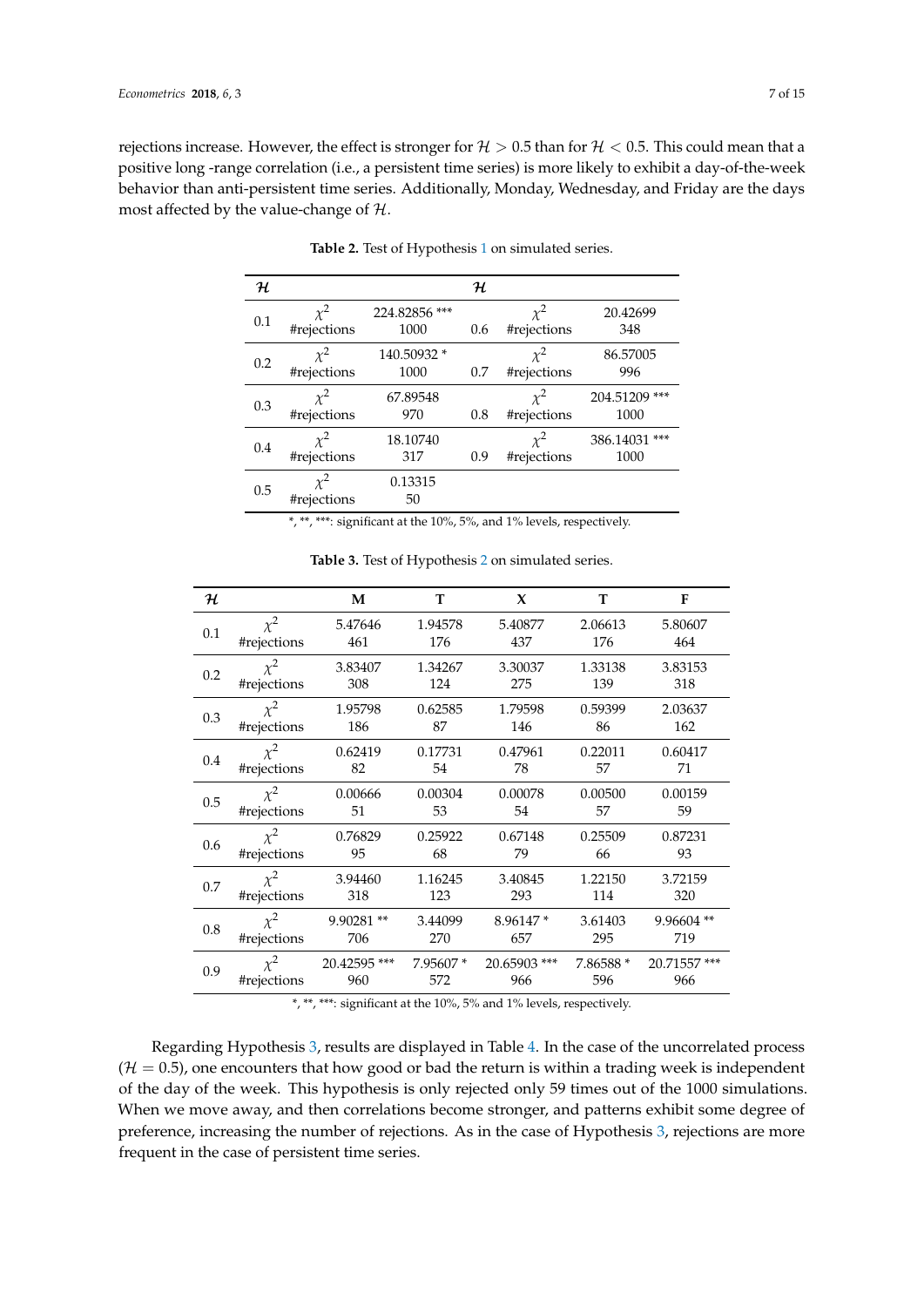<span id="page-7-0"></span>

| ${\cal H}$ |             | <b>Worst Return</b> |           |             |         | <b>Best Return</b> |
|------------|-------------|---------------------|-----------|-------------|---------|--------------------|
| 0.1        | $\chi^2$    | 5.66761             | 2.40628   | 4.47306     | 2.35024 | 5.80600            |
|            | #rejections | 461                 | 193       | 357         | 188     | 471                |
| 0.2        | $\chi^2$    | 3.69734             | 1.58367   | 2.83837     | 1.46318 | 4.05746            |
|            | #rejections | 299                 | 133       | 220         | 144     | 335                |
| 0.3        | $\chi^2$    | 2.08654             | 0.68270   | 1.44706     | 0.80686 | 1.98700            |
|            | #rejections | 187                 | 95        | 117         | 82      | 181                |
| 0.4        | $\chi^2$    | 0.48517             | 0.21129   | 0.42396     | 0.22292 | 0.76205            |
|            | #rejections | 73                  | 60        | 68          | 51      | 89                 |
| 0.5        | $\chi^2$    | 0.00390             | 0.00301   | 0.00335     | 0.00009 | 0.00673            |
|            | #rejections | 58                  | 57        | 59          | 49      | 37                 |
| 0.6        | $\chi^2$    | 0.78880             | 0.34282   | 0.58457     | 0.24124 | 0.86898            |
|            | #rejections | 95                  | 66        | 85          | 56      | 91                 |
| 0.7        | $\chi^2$    | 3.72085             | 1.27291   | 3.09096     | 1.35108 | 4.02279            |
|            | $p$ -value  | 0.44510             | 0.86595   | 0.54272     | 0.85265 | 0.40293            |
|            | #rejections | 294                 | 115       | 264         | 127     | 315                |
| 0.8        | $\chi^2$    | 10.08089**          | 3.67766   | 8.59256 *   | 3.66076 | 9.87346 **         |
|            | #rejections | 700                 | 306       | 631         | 296     | 700                |
| 0.9        | $\chi^2$    | 20.63329 ***        | 8.33357 * | 20.41387*** | 7.67672 | 20.56505 ***       |
|            | #rejections | 965                 | 617       | 963         | 570     | 962                |

Table 4. Test of Hypothesis [3](#page-4-1) in simulated series.

\*, \*\*, \*\*\*: significant at the 10%, 5%, and 1% levels, respectively.

Hypothesis [4](#page-4-2) tests whether the presence of patterns with Monday as the largest return is in agreement with the uniform distribution. There are 24 patterns with Monday as the last element. Consequently, the expected frequency is 0.2. Table [5](#page-7-1) displays the results of the simulations. In the case of a pure Gaussian noise, we cannot reject the null hypothesis, as in only 117 out of the 1000 trials we reject it. However, increasing the Hurst exponent produces an increment in the number of rejections. Additionally, we observe that larger Hurst values are associated with greater observed frequency of patterns with Monday as largest return. However, we cannot reject the null hypothesis until  $H = 0.8$  or higher.

<span id="page-7-1"></span>

| Hurst | $p_e$ | po      | q0      | z             | # of Rejections | # $p_o > p_e$ |
|-------|-------|---------|---------|---------------|-----------------|---------------|
| 0.10  | 0.20  | 0.18850 | 0.81150 | 0.97729       | 306             | 161           |
| 0.20  | 0.20  | 0.19034 | 0.80966 | 0.81787       | 232             | 222           |
| 0.30  | 0.20  | 0.19397 | 0.80603 | 0.50693       | 172             | 275           |
| 0.40  | 0.20  | 0.19742 | 0.80258 | 0.21572       | 124             | 359           |
| 0.50  | 0.20  | 0.20243 | 0.79757 | $-0.20089$    | 117             | 507           |
| 0.60  | 0.20  | 0.20842 | 0.79158 | $-0.68858$    | 107             | 670           |
| 0.70  | 0.20  | 0.21406 | 0.78594 | $-1.13915$    | 225             | 839           |
| 0.80  | 0.20  | 0.22125 | 0.77875 | $-1.70120**$  | 380             | 924           |
| 0.90  | 0.20  | 0.22867 | 0.77133 | $-2.26805$ ** | 627             | 983           |

Table 5. Test of Hypothesis [4](#page-4-2) in simulated series.

\*\*: significant at the 5% level.

Hypothesis [5](#page-5-1) tests the presence of a weekly seasonality with Monday as the smallest return of the week and Friday as the largest. There are six patterns with this structure. In analogy with the preceding finding, for an uncorrelated noise, this pattern is neither a preferred nor a rare one. Nevertheless, the increase of the Hurst exponent produces a quick increase in the number of rejections: 309 out of 1000 when  $H = 0.7$ . More impressive is how preferred this pattern is in most of the simulations.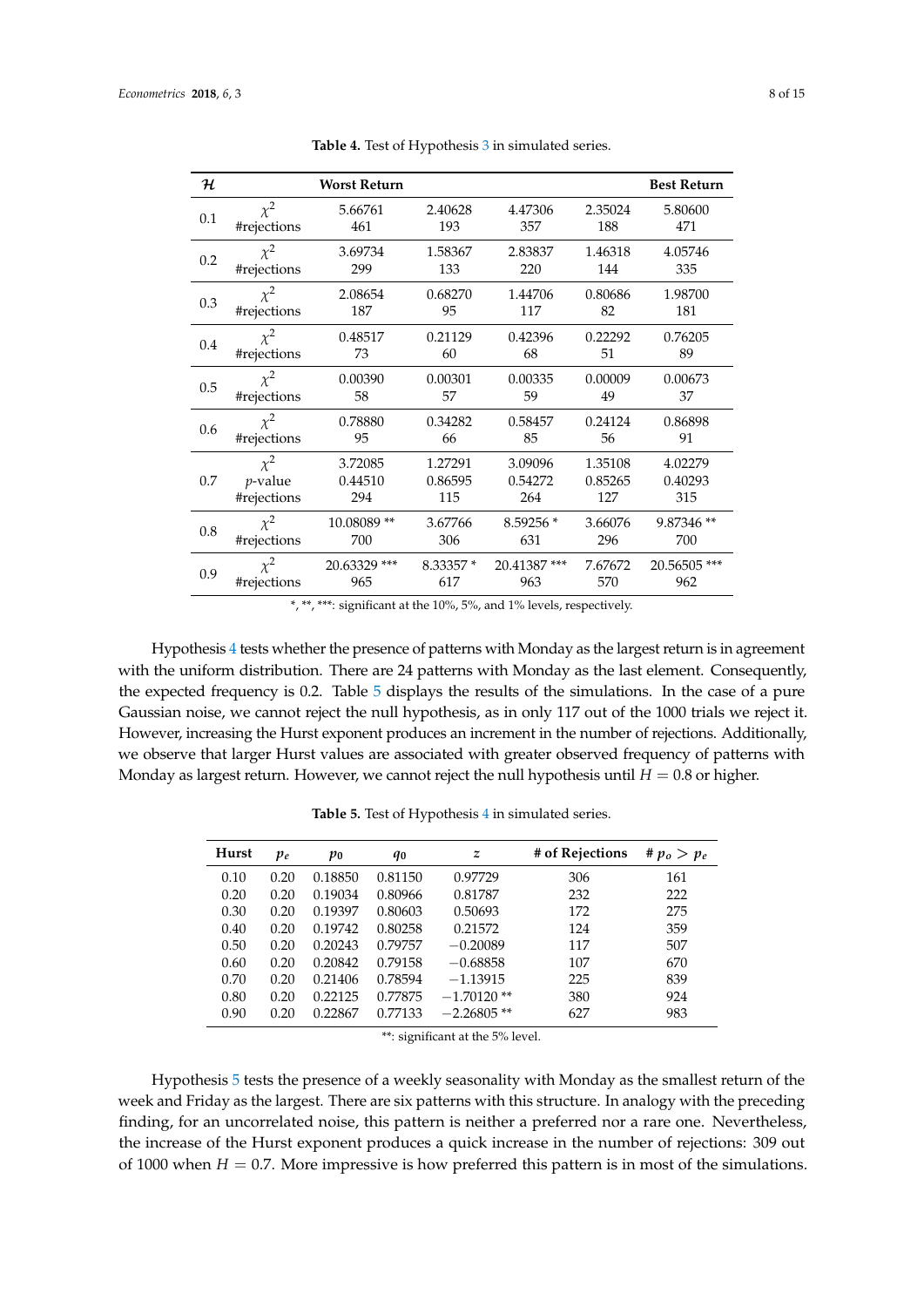<span id="page-8-1"></span>For  $H = 0.6$ , in 698 simulations, the observed frequency of these six patterns was above expectations, and for  $H = 0.7$ ,  $p_o > p_e$  in 873 simulations (see Table [6\)](#page-8-1).

| Hurst | $p_e$ | $p_{0}$ | q0      | z              | # of Rejections | # $p_o > p_e$ |
|-------|-------|---------|---------|----------------|-----------------|---------------|
| 0.1   | 0.05  | 0.04013 | 0.95987 | $1.67154**$    | 562             | 45            |
| 0.2   | 0.05  | 0.04263 | 0.95737 | 1.21287        | 427             | 91            |
| 0.3   | 0.05  | 0.04531 | 0.95469 | 0.74944        | 302             | 155           |
| 0.4   | 0.05  | 0.04824 | 0.95176 | 0.27363        | 174             | 290           |
| 0.5   | 0.05  | 0.05197 | 0.94803 | $-0.29438$     | 78              | 507           |
| 0.6   | 0.05  | 0.05588 | 0.94412 | $-0.85028$     | 119             | 698           |
| 0.7   | 0.05  | 0.06074 | 0.93926 | $-1.49392*$    | 309             | 873           |
| 0.8   | 0.05  | 0.06681 | 0.93319 | $-2.23719$ **  | 589             | 983           |
| 0.9   | 0.05  | 0.07376 | 0.92624 | $-3.01987$ *** | 856             | 998           |

Table 6. Test of Hypothesis [5](#page-5-1) in simulated series.

\*, \*\*, \*\*\*: significant at the 10%, 5%, and 1% levels, respectively.

Symbolic analysis is powerful for detecting nontrivial hidden correlations in data. As shown by [Carpi et al.](#page-13-16) [\(2010\)](#page-13-16); [Rosso et al.](#page-14-12) [\(2012\)](#page-14-12), a correlated structure as produced by fractional Gaussian noise processes generates an uneven presence of patterns. Provided a sufficiently long time series, no pattern is forbidden. However, a strongly correlated structure produces the emergence of preferred and rare patterns.

Our artificial time series are larger than the usual data sets used in economics. Consequently, the presence of preferred patterns such as the ones evaluated in Hypothesis [5](#page-5-1) casts doubts on the validity of previous findings of day-of-the-week. In particular, we claim that, in view of our results, the day-of-the-week effect is mainly produced by a complex correlation structure of the pertinent data.

#### <span id="page-8-0"></span>**5. Empirical Application**

We used daily data of the NYSE Composite Price Index from 3 January 1966 to 8 December 2017, with a total of 13,550 observations. All data used in this paper was retrieved from Datastream. We split the sample into four non-overlapping periods of equal length (3050 data points), and a final period of 1350 datapoints, in order to verify the temporal evolution of the seasonal effect. We compute daily log returns in order to apply our test.

Regarding Hypothesis [1](#page-3-1) (see Table [7\)](#page-9-0), we find, in the whole sample, no forbidden patterns. Under these circumstances, we should discard chaotic behavior in the time series [\(Rosso et al.](#page-14-12) [2012\)](#page-14-12). The least frequent pattern, with an absolute frequency equal to 7, is 42013 (i.e.,  $r_{Fr} < r_{We} < r_{Mo} < r_{Tu} < r_{Th}$ ). The most frequent patterns, with an absolute frequency equal to 34, are 03421 and 04312 (i.e., *rMo* <  $r_{Th} < r_{Fr} < r_{We} < r_{Tu}$  and  $r_{Mo} < r_{Fr} < r_{Th} < r_{Yu} < r_{We}$ , respectively). As stated in Section [2,](#page-2-0) if data was generated at random, i.e., if no seasonal effect exists, patterns should uniformly appear, configurating the histogram of a uniform distribution. However, as seen in Figure [1,](#page-10-0) ours is a far from uniform distribution.

Table [8](#page-9-1) exhibits frequencies and tests for Hypotheses [2](#page-3-2) and [3.](#page-4-1) Following the horizontal lines of the table, we test whether a given day indifferently occupies any position in the returns of the week. Along the vertical sense of the table, we test whether a given position within a week is indifferently occupied by any day.

Regarding the whole period, we observe that we cannot accept the null hypothesis of equal distribution of returns across the week. In fact, if we observe Table [8,](#page-9-1) Monday acquires the lowest return of the week more frequently than any other week-day.

In order to justify the fact that intrinsic temporal correlations play a significant role in the ordinal patterns, we have also estimated the frequency of the patterns for the shuffled return data. "Shuffled" realizations of the original data are obtained by permuting them in random order, and eliminating, consequently, all non-trivial temporal correlations. From Table [9,](#page-10-1) we observe that patterns are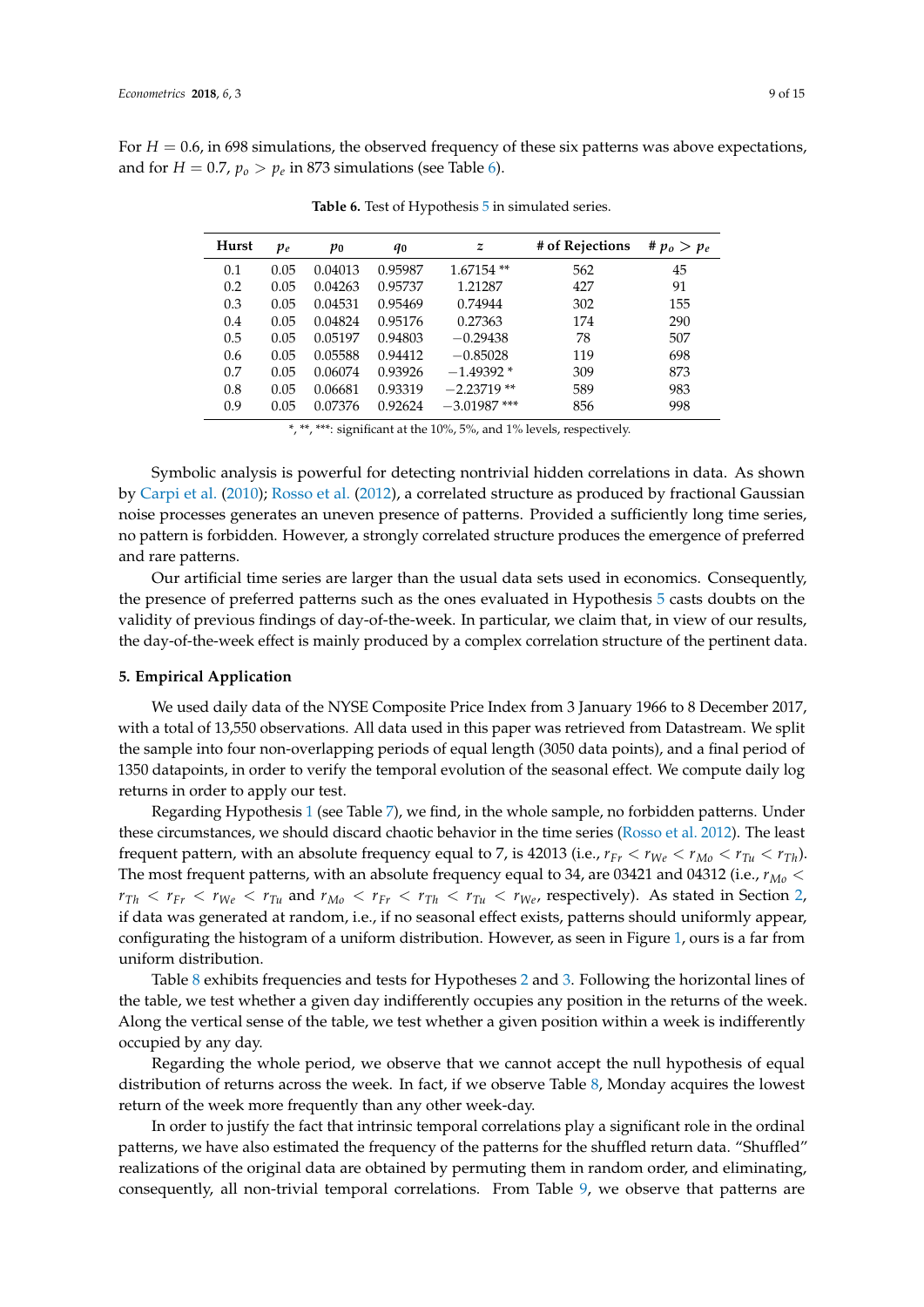distributed in a more or less uniform fashion and, consequently, we cannot reject the null hypotheses. Therefore, the results of our test are not due to chance.

<span id="page-9-0"></span>

| Table 7. Absolute frequency of each pattern. Whole period: 3 January 1966–8 December 2017.                   |  |  |  |
|--------------------------------------------------------------------------------------------------------------|--|--|--|
| Each number $\{0, 1, 2, 3, 4\}$ of a pattern represents a day of the week, beginning on Monday. The position |  |  |  |
| of the numbers in a pattern represents the increasing order of returns within a week.                        |  |  |  |

| Pattern | Abs. Freq.     | Pattern | Abs. Freq. | Pattern | Abs. Freq. | Pattern | Abs. Freq. |
|---------|----------------|---------|------------|---------|------------|---------|------------|
| 42013   | $\overline{7}$ | 14320   | 16         | 42031   | 20         | 21403   | 24         |
| 23041   | 10             | 20314   | 16         | 42301   | 20         | 32140   | 24         |
| 24013   | 10             | 23140   | 16         | 43012   | 20         | 42310   | 24         |
| 02413   | 11             | 31204   | 16         | 43210   | 20         | 02431   | 25         |
| 13240   | 11             | 04213   | 17         | 10324   | 21         | 04123   | 25         |
| 13402   | 11             | 20413   | 17         | 12043   | 21         | 01423   | 26         |
| 23104   | 11             | 40312   | 17         | 13042   | 21         | 03412   | 26         |
| 30124   | 11             | 41230   | 17         | 14032   | 21         | 20134   | 26         |
| 40123   | 11             | 20431   | 18         | 34201   | 21         | 34012   | 26         |
| 40132   | 11             | 23410   | 18         | 02134   | 22         | 34210   | 26         |
| 41203   | 11             | 40231   | 18         | 03124   | 22         | 01342   | 27         |
| 43102   | 11             | 02143   | 19         | 10432   | 22         | 12403   | 27         |
| 20143   | 12             | 02341   | 19         | 21340   | 22         | 31420   | 27         |
| 24310   | 12             | 03142   | 19         | 21430   | 22         | 34021   | 27         |
| 42103   | 12             | 10342   | 19         | 24301   | 22         | 43201   | 27         |
| 20341   | 13             | 12340   | 19         | 32014   | 22         | 02314   | 28         |
| 23014   | 13             | 23401   | 19         | 34102   | 22         | 10423   | 28         |
| 13024   | 14             | 24031   | 19         | 41302   | 22         | 21304   | 28         |
| 14203   | 14             | 30421   | 19         | 01243   | 23         | 01234   | 29         |
| 24103   | 14             | 32041   | 19         | 03241   | 23         | 34120   | 29         |
| 24130   | 14             | 41032   | 19         | 10234   | 23         | 10243   | 30         |
| 31024   | 14             | 42130   | 19         | 12034   | 23         | 14023   | 30         |
| 41320   | 14             | 43120   | 19         | 14302   | 23         | 01432   | 31         |
| 30142   | 15             | 01324   | 20         | 21034   | 23         | 04132   | 31         |
| 30214   | 15             | 12430   | 20         | 32104   | 23         | 04231   | 31         |
| 30412   | 15             | 31042   | 20         | 03214   | 24         | 30241   | 31         |
| 40213   | 15             | 31402   | 20         | 04321   | 24         | 31240   | 31         |
| 41023   | 15             | 32401   | 20         | 13204   | 24         | 43021   | 31         |
| 12304   | 16             | 32410   | 20         | 14230   | 24         | 03421   | 34         |
| 13420   | 16             | 40321   | 20         | 21043   | 24         | 04312   | 34         |

<span id="page-9-1"></span>**Table 8.** Absolute frequency of each day in each position. Whole period: 3 January 1966–8 December 2017. Columns 2 to 6 reflect the frequency a given day in terms of the worst return of its week, the next to worst return, etc. until the best return of its week. *Q* is the  $\chi^2$  statistic defined in Equation [\(6\)](#page-4-3). Hurst = 0.5471.

|           | <b>Worst Return</b> |             |            |            | <b>Best Return</b> |              |
|-----------|---------------------|-------------|------------|------------|--------------------|--------------|
| Monday    | 637                 | 503         | 537        | 501        | 532                | 22.78967***  |
| Tuesday   | 557                 | 572         | 475        | 509        | 597                | 17.94834 *** |
| Wednesday | 479                 | 540         | 564        | 564        | 563                | 9.92989 **   |
| Thursday  | 570                 | 505         | 564        | 581        | 490                | 12.66052 **  |
| Friday    | 467                 | 590         | 570        | 555        | 528                | 16.74908 *** |
| Total     | 2710                | 2710        | 2710       | 2710       | 2710               |              |
| Q         | 36.21402***         | 11.25092 ** | 11.56089** | $9.12177*$ | 11.92989**         |              |

\*, \*\*, \*\*\*: significant at the 10%, 5%, and 1% levels, respectively.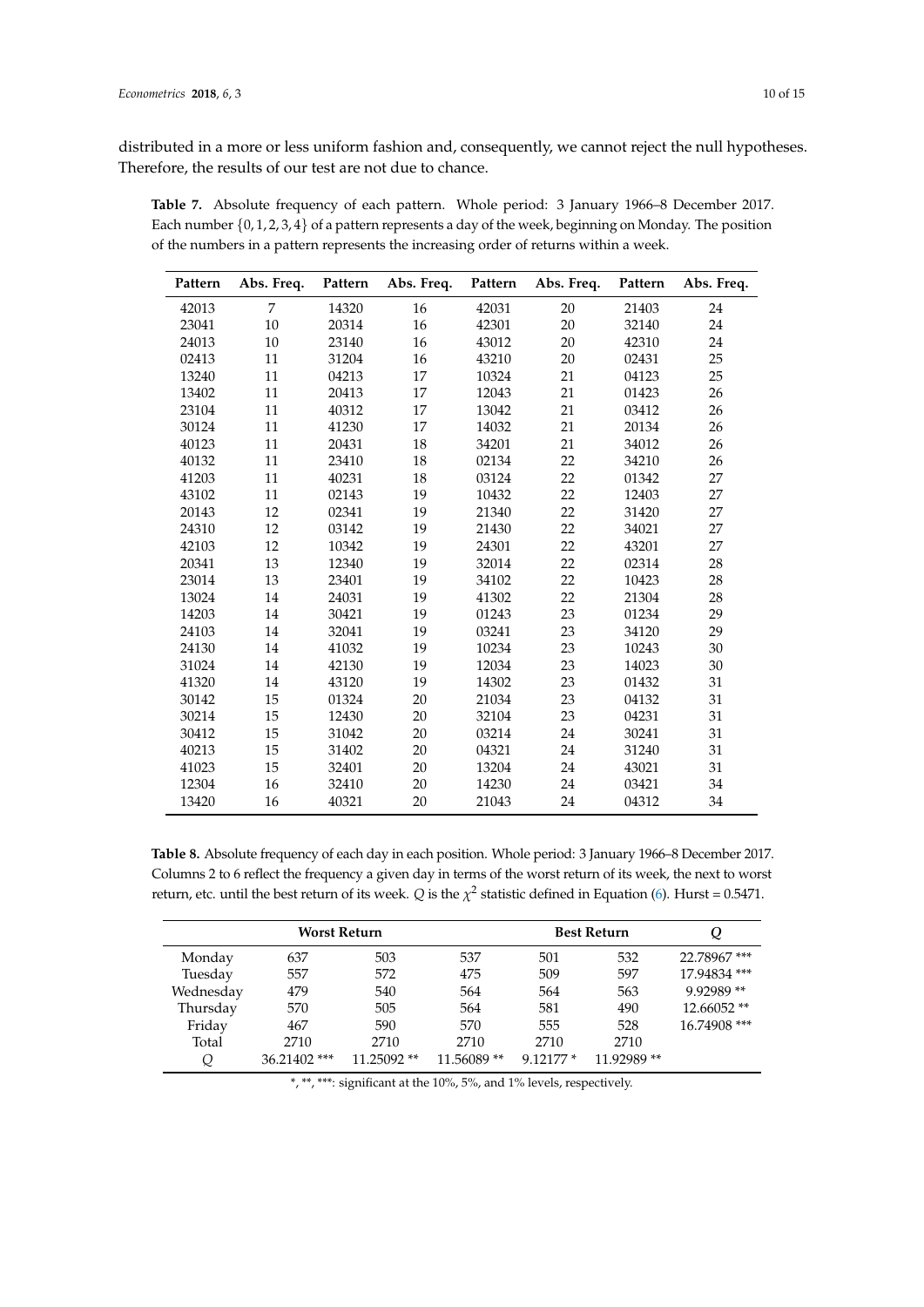<span id="page-10-0"></span>

**Figure 1.** Histogram of pattern frequency for the whole period.

<span id="page-10-1"></span>**Table 9.** Absolute frequency of each day in each position with shuffled data for the whole period. Columns 2 to 6 reflect the frequency a given day in terms of the worst return of its week, the next to worst return, etc. until the best return of its week.  $Q$  is the  $\chi^2$  statistic defined in Equation [\(6\)](#page-4-3).

|       |         | Worst Return |         | <b>Best Return</b> |         | Q       |
|-------|---------|--------------|---------|--------------------|---------|---------|
| Mo    | 506     | 469          | 501     | 484                | 480     | 1.91393 |
| Tu    | 488     | 508          | 472     | 498                | 474     | 1.95082 |
| We.   | 513     | 475          | 491     | 471                | 490     | 2.24590 |
| Th    | 479     | 491          | 509     | 482                | 479     | 1.32787 |
| Fr    | 454     | 497          | 467     | 505                | 517     | 5.75410 |
| Total | 2440    | 2440         | 2440    | 2440               | 2440    |         |
| Q     | 4.47951 | 2.09016      | 2.69672 | 1.49590            | 2.43033 |         |

If we analyze the evolution of the daily seasonal behavior through time, it is clear that the day-of-the-week effect disappears in daily returns of the NYSE Composite index. Results are reflected in Tables [10–](#page-11-0)[14.](#page-12-1) Considering the last subperiod, only Tuesday's effect remains. Tuesday is the most frequent day in the worst position and Friday tends to occupy the best return within each week. However, we cannot reject that the worst return of the week can be occupied by any other week- day. According to this analysis we observe, in agreement with the literature, a disappearing weekly effect in daily returns in the US market. This disappearing effect is related to the hidden underlying dynamics of data, rather than markets participant behavior, as was classically envisaged in the literature. We would like to emphasize that our test unveils the hidden correlation structure of daily returns. As in the case of the artificial generated series, the pattern behavior in real time series is strongly affected by the long memory of data.

An important difference between real and simulated data is that, whereas in the controlled experiment the Hurst exponent is, by definition, constant across all the time series, in the case of real data, the Hurst exponent tends to vary across time (see e.g., [Bariviera et al.](#page-13-15) [2012;](#page-13-15) [Cajueiro and](#page-13-22) [Tabak](#page-13-22) [2004a,](#page-13-22) [2004b\)](#page-13-23). This situation makes a direct comparison between both results difficult. Moreover, we can observe that the power of the test is more sensitive for  $H > 0.5$  in detecting the Monday effect (see Table [6](#page-8-1)). In fact, for  $\mathcal{H} = 0.9$ , the test rejects 856 out of the 1000 simulated series. Another factor that influences results is the time series length. As recalled by [Rosso et al.](#page-14-12) [\(2012\)](#page-14-12), short time series could result in the incorrect detection of forbidden patterns.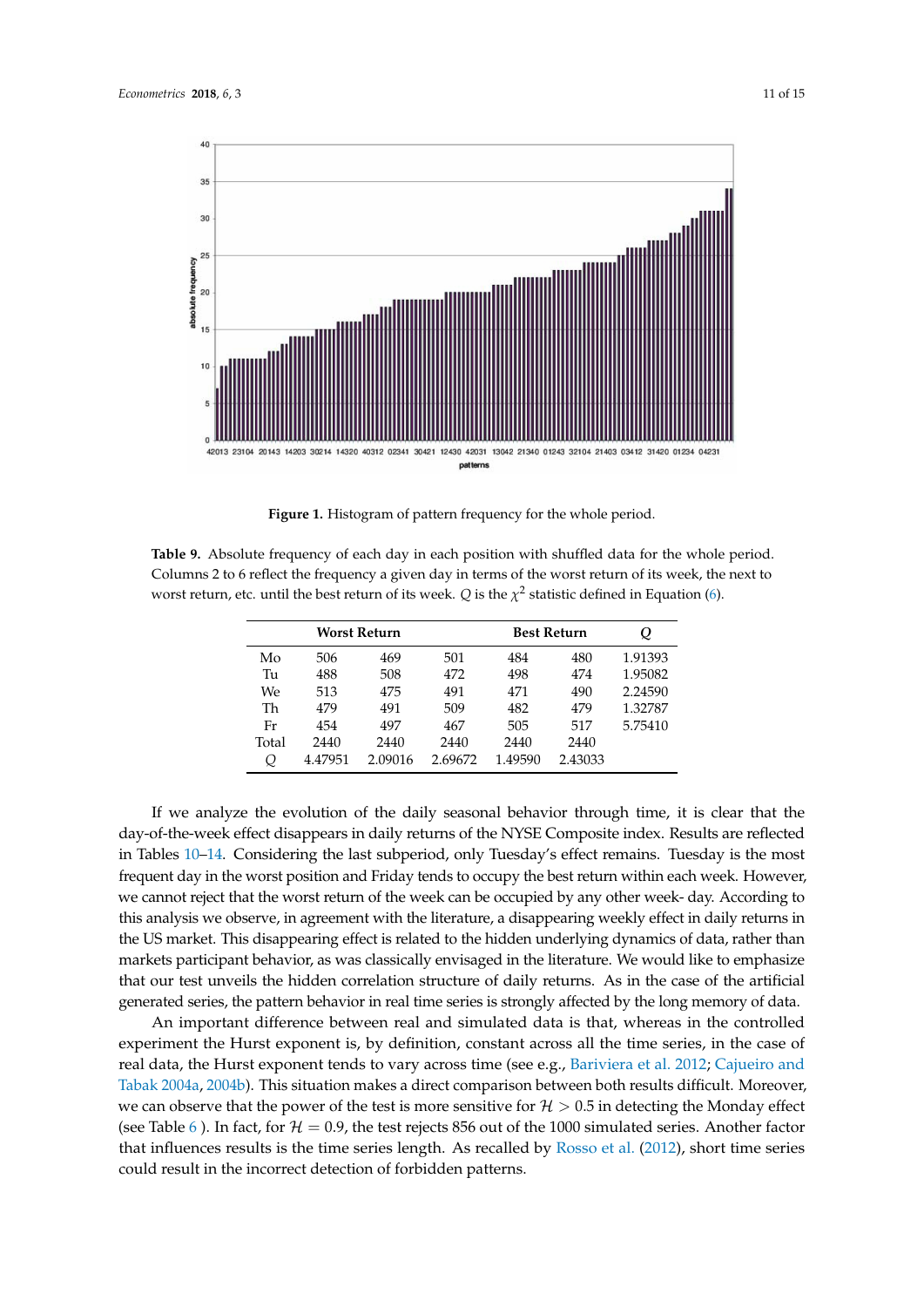|       | Worst Return |          | <b>Best Return</b> |              |          |             |
|-------|--------------|----------|--------------------|--------------|----------|-------------|
| Mo    | 182          | 121      | 105                | 97           | 105      | 39.37705*** |
| Tu    | 108          | 145      | 107                | 124          | 126      | 7.95082 *   |
| We    | 108          | 99       | 120                | 142          | 141      | 12.21311**  |
| Th    | 116          | 119      | 138                | 132          | 105      | 5.65574     |
| Fr    | 96           | 126      | 140                | 115          | 133      | $9.72131**$ |
| Total | 610          | 610      | 610                | 610          | 610      |             |
| Q     | 38.55738 *** | 8.88525* | $9.00000*$         | $9.65574$ ** | 8.81967* |             |

<span id="page-11-0"></span>**Table 10.** Absolute frequency of each day in each position. Subperiod 1: 3 January 1966–9 September 1977. Columns 2 to 6 reflect the frequency a given day in terms of the worst return of its week, the next to worst return, etc. until the best return of its week. *Q* is the  $\chi^2$  statistic defined in Equation [\(6\)](#page-4-3). Hurst = 0.5633.

\*, \*\*, \*\*\*: significant at the 10%, 5%, and 1% levels, respectively.

**Table 11.** Absolute frequency of each day in each position. Subperiod 2: 12 September 1977–19 May 1989. Columns 2 to 6 reflect the frequency a given day is the worst return of its week, the next to worst return, etc. until the best return of its week.  $Q$  is the  $\chi^2$  statistic defined in Equation [\(6\)](#page-4-3). Hurst = 0.5168.

|       | Worst Return |         |         | <b>Best Return</b> |         | Ų           |
|-------|--------------|---------|---------|--------------------|---------|-------------|
| Mo    | 165          | 111     | 110     | 107                | 117     | 19.37705*** |
| Tu    | 138          | 117     | 111     | 104                | 140     | $8.60656*$  |
| We    | 100          | 125     | 129     | 131                | 125     | 5.18033     |
| Th    | 112          | 119     | 129     | 148                | 102     | 10.11475**  |
| Fr    | 95           | 138     | 131     | 120                | 126     | $8.90164*$  |
| Total | 610          | 610     | 610     | 610                | 610     |             |
|       | 28.01639***  | 3.44262 | 3.63934 | 10.73770 **        | 6.34426 |             |

\*, \*\*, \*\*\*: significant at the 10%, 5%, and 1% levels, respectively.

**Table 12.** Absolute frequency of each day in each position. Subperiod 3: 22 May 1989–26 January 2001. Columns 2 to 6 reflect the frequency a given day in terms of the worst return of the week, the next to worst return, etc. until the best return of its week.  $Q$  is the  $\chi^2$  statistic defined in Equation [\(6\)](#page-4-3). Hurst = 0.4453.

| Worst Return |              |         |              | <b>Best Return</b> |         | Q            |
|--------------|--------------|---------|--------------|--------------------|---------|--------------|
| Mo           | 109          | 105     | 133          | 126                | 137     | 6.72131      |
| Tu           | 136          | 124     | 103          | 119                | 128     | 4.96721      |
| We           | 89           | 141     | 147          | 125                | 108     | 18.68852 *** |
| Th           | 154          | 117     | 108          | 123                | 108     | 11.81967**   |
| Fr           | 122          | 123     | 119          | 117                | 129     | 0.68852      |
| Total        | 610          | 610     | 610          | 610                | 610     |              |
| Q            | 20.31148 *** | 5.57377 | $10.75410**$ | 0.49180            | 5.75410 |              |

\*\*, \*\*\*: significant at the 5%, and 1% levels, respectively.

**Table 13.** Absolute frequency of each day in each position. Subperiod 4: 29 January 2001–5 October 2012. Columns 2 to 6 reflect the frequency a given day in terms of the worst return of the week, the next to worst return, etc. until the best return of its week.  $Q$  is the  $\chi^2$  statistic defined in Equation [\(6\)](#page-4-3). Hurst = 0.4983

| Worst Return |         |             |         | <b>Best Return</b> |            | Q            |
|--------------|---------|-------------|---------|--------------------|------------|--------------|
| Mo           | 134     | 106         | 121     | 128                | 121        | 3.59016      |
| Tu           | 112     | 139         | 117     | 106                | 136        | 7.09836      |
| We.          | 126     | 115         | 125     | 115                | 129        | 1.40984      |
| Th           | 131     | 105         | 121     | 125                | 128        | 3.40984      |
| Fr           | 107     | 145         | 126     | 136                | 96         | 13.45902 *** |
| Total        | 610     | 610         | 610     | 610                | 610        |              |
| Q            | 4.63934 | 11.57377 ** | 0.42623 | 4.47541            | $7.85246*$ |              |

\*, \*\*, \*\*\*: significant at the 10%, 5%, and 1% levels, respectively.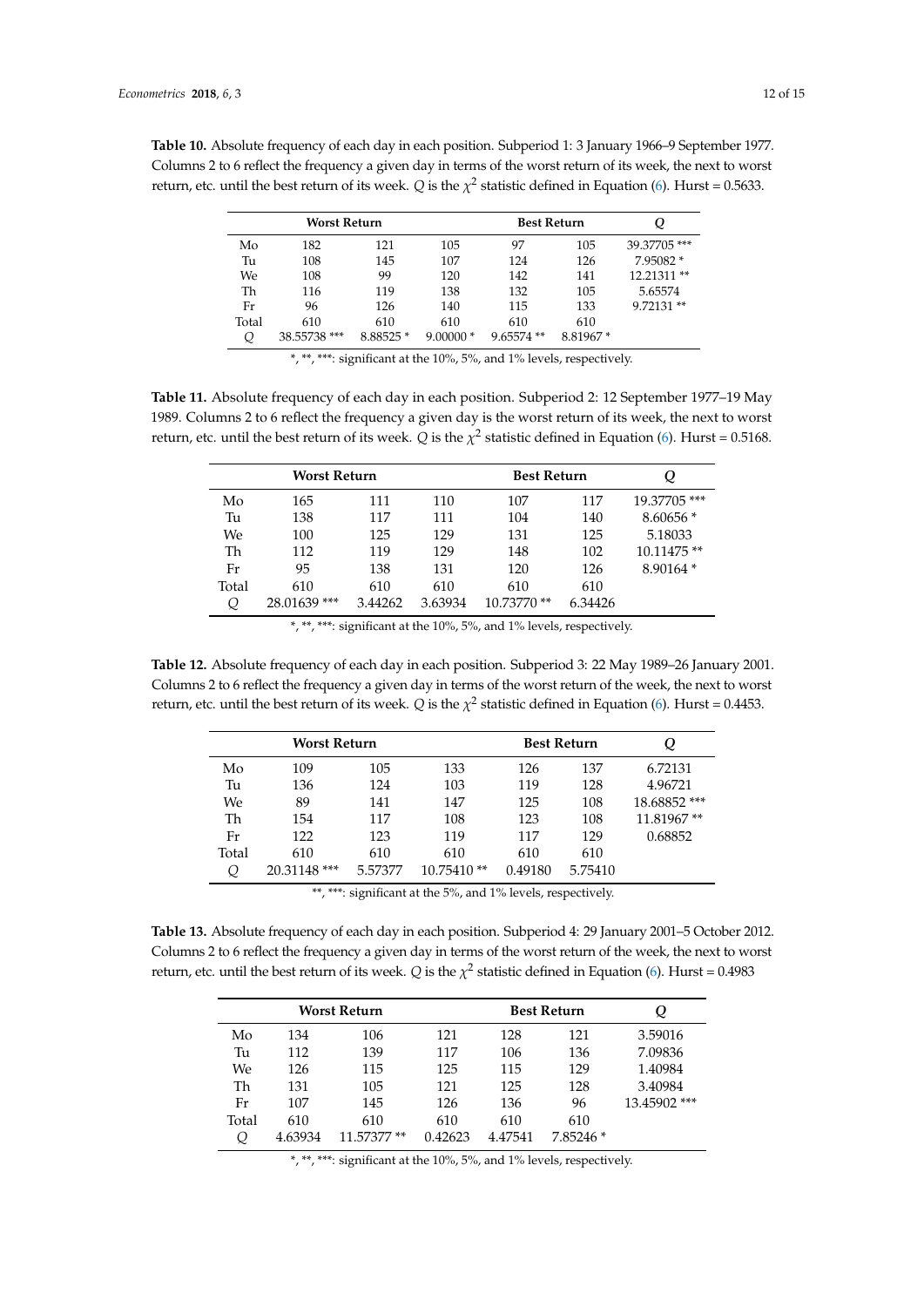|       | <b>Worst Return</b> |         |             |         | <b>Best Return</b> | O          |
|-------|---------------------|---------|-------------|---------|--------------------|------------|
| Mo    | 47                  | 60      | 68          | 43      | 52                 | 7.51852    |
| Tu.   | 63                  | 47      | 37          | 56      | 67                 | 10.96296** |
| We    | 56                  | 60      | 43          | 51      | 60                 | 3.81481    |
| Th    | 57                  | 45      | 68          | 53      | 47                 | 6.22222    |
| Fr    | 47                  | 58      | 54          | 67      | 44                 | 6.18519    |
| Total | 270                 | 270     | 270         | 270     | 270                |            |
|       | 3.55556             | 4.03704 | 14.85185*** | 5.62963 | 6.62963            |            |

<span id="page-12-1"></span>**Table 14.** Absolute frequency of each day in each position. Subperiod 5: 8 October 2012–8 December 2017. Columns 2 to 6 reflect the frequency a given day in terms of the worst return of the week, the next to worst return, etc. until the best return of its week. *Q* is the  $\chi^2$  statistic defined in Equation [\(6\)](#page-4-3). Hurst = 0.4914.

\*\*, \*\*\*: significant at the 5%, and 1% levels, respectively.

In the Supplementary Material file we present the simulation and test of hypotheses for shorter time series. Additionally, we perform an exhaustive analysis of 83 stock indices with different Hurst levels. We can observe that greater Hurst levels are associated with more significant presence of preferred patterns.

It is clear that theoretical and empirical analyses exhibit some differences. We have to acknowledge that real stock markets dynamics do not follow a pure fGn . In fact, long-range dependence is not only seen in financial time series, but also in volatility, as shown recently by [Bariviera](#page-13-24) [\(2017\)](#page-13-24). Precisely, more advanced models such as the fractional normal tempered stable process presented by [Kim](#page-13-25) [\(2012,](#page-13-25) [2015\)](#page-14-19), allow for long-range dependence in both volatility and noise, and asymmetric dependence structure for the joint distribution. There are many economic variables that influence behaviors known as "stylized facts" of financial time series: volatility clustering, fat tails, asymmetric dependence, etc. For example, [Kim](#page-14-20) [\(2016\)](#page-14-20) found that long-range dependence increased more in volatile markets during the Lehman Brothers collapse.

We try to emphasize in this paper that, even using a simple model such as a fGn, some part of the seasonal effect is simply due to the correlation structure of data, and not only due to economic reasons. This finding could be used as a starting point in further research in order to apply prewhitening to time series prior to its analysis in order to obtain more reliable results.

## <span id="page-12-0"></span>**6. Conclusions**

We propose a more general definition of the day-of-the-week effect. We use symbolic time series analysis in order to develop a test to detect it. According to Definition [1,](#page-3-3) this effect takes place when a pattern is much more or much less frequent than expected from the uniform distribution. The nature of the seasonal effect is reflected in a frequency matrix (Definition [2\)](#page-3-4), and a  $\chi^2$  test is performed. The new definition allows for a more general and comprehensive study on return seasonality. We would like to highlight that the methodology we use here is unique in that it is nonlinear, ordinal, and requires no a priori model. Additionally, it provides statistical results in terms of a probability density function. To the extent of our knowledge, time series analysis has not been used in a similar methodology before.

Both theoretical and empirical applications show that this method could be useful to discriminate between rare and preferred patterns of a time series. We show that the so-called day-of-the-week effect is influenced not only by traders' behavior or economic variables. It could be also be induced by the stochastic generating process of data. The findings in this paper could be taken into account in future research, aiming at the separation between the economics causes and the long-range correlation causes of this financial phenomenon.

**Acknowledgments:** The authors thank two anonymous referees for their helpful comments and suggestions.

**Author Contributions:** A.F.B. conceived, designed and performed the experiments; A.F.B., A.P. and J.G. analyzed the data and wrote the paper.

**Conflicts of Interest:** The authors declare no conflict of interest.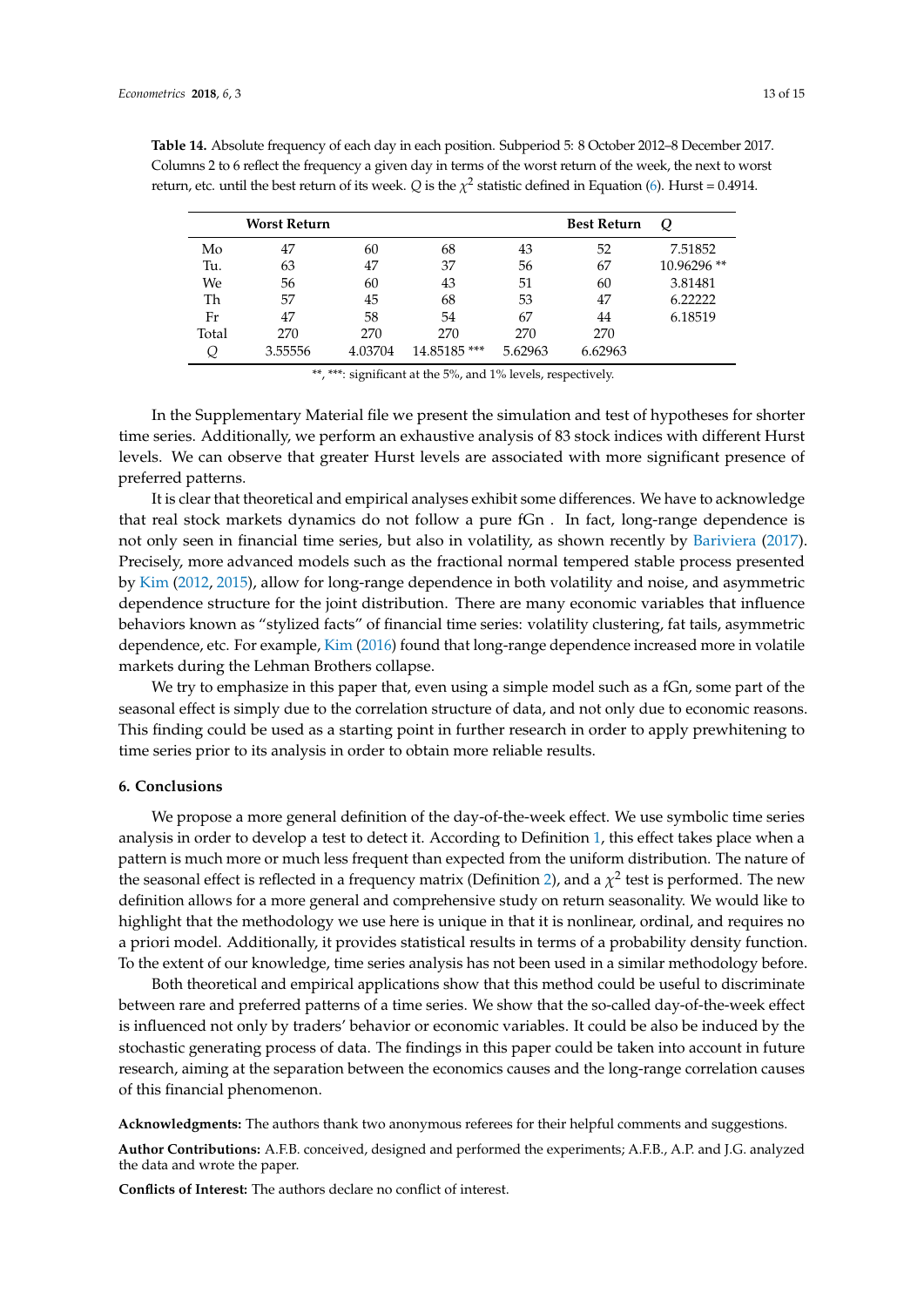#### **References**

- <span id="page-13-19"></span>Al-Loughani, Nabeel, and David Chappell. 2001. Modelling the day-of-the-week effect in the kuwait stock exchange: A nonlinear garch representation. *Applied Financial Economics* 11: 353–59.
- <span id="page-13-13"></span>Amigó, José M., Ljupco Kocarev, and Janusz Szczepanski. 2006. Order patterns and chaos. *Physics Letters A* 355: 27–31.
- <span id="page-13-17"></span>Amigó, José M., Samuel Zambrano, and Miguel A. F. Sanjuán. 2007. True and false forbidden patterns in deterministic and random dynamics. *EPL (Europhysics Letters)* 79: 50001. doi:10.1209/0295-5075/79/50001 .
- <span id="page-13-18"></span>Amigó, José. M., Samuel Zambrano, and Miguel A. F. Sanjuán. 2008. Combinatorial detection of determinism in noisy time series. *EPL (Europhysics Letters)* 83: 60005. doi:10.1209/0295-5075/83/60005.
- <span id="page-13-12"></span>Bandt, Christoph, and Bernd Pompe. 1993. The entropy profile—A function describing statistical dependences. *Journal of Statistical Physics* 70: 967–83.
- <span id="page-13-11"></span>Bandt, Christoph, and Bernd Pompe. 2002. Permutation entropy: A natural complexity measure for time series. *Physical Review Letters* 88: 174102. doi:10.1103/PhysRevLett.88.174102.
- <span id="page-13-14"></span>Bariviera, Aurelio Fernández. 2011. The influence of liquidity on informational efficiency: The case of the thai stock market. *Physica A: Statistical Mechanics and its Applications* 390: 4426–32.
- <span id="page-13-24"></span>Bariviera, Aurelio Fernández. 2017. The inefficiency of bitcoin revisited: A dynamic approach. *Economics Letters* 161 SC: 1–4.
- <span id="page-13-10"></span>Bariviera, Aurelio Fernández, and Jorge de Andrés Sánchez. 2005. Existe estacionalidad diaria en el mercado de bonos y obligaciones del estado evidencia empírica en el período 1998–2003. *Análisis Financiero* 98: 16–21.
- <span id="page-13-15"></span>Bariviera, Aurelio F., M. Belén Guercio, and Lisana B. Martinez. 2012. A comparative analysis of the informational efficiency of the fixed income market in seven european countries. *Economics Letters* 116: 426–28.
- <span id="page-13-1"></span>Blume, Marshall E., and Irwin Friend. 1973. A new look at the capital asset pricing model. *The Journal of Finance* 28: 19–33.
- <span id="page-13-22"></span>Cajueiro, Daniel O., and Benjamin M. Tabak. 2004a. Evidence of long range dependence in asian equity markets: The role of liquidity and market restrictions. *Physica A: Statistical Mechanics and Its Applications* 342: 656–64.
- <span id="page-13-23"></span>Cajueiro, Daniel O., and Benjamin M. Tabak. 2004b. The hurst exponent over time: Testing the assertion that emerging markets are becoming more efficient. *Physica A: Statistical and Theoretical Physics* 336: 521–37.
- <span id="page-13-16"></span>Carpi, Laura C., Patricia M. Saco, and O. A. Rosso. 2010. Missing ordinal patterns in correlated noises. *Physica A: Statistical Mechanics and Its Applications* 389: 2020–29.
- <span id="page-13-5"></span><span id="page-13-0"></span>Cross, Frank. 1973. The behavior of stock prices on fridays and mondays. *Financial Analysts Journal* 29: 67–69.
- Fama, Eugene F. 1970. Efficient capital markets: A review of theory and empirical work. *The Journal of Finance* 25: 383–417. Papers presented at the Twenty-Eighth Annual Meeting of the American Finance Association New York, NY, USA, December 28–30, 1969.
- <span id="page-13-2"></span>Fama, Eugene F., and James D. MacBeth. 1973. Risk, return, and equilibrium: Empirical tests. *Journal of Political Economy* 81: 607–36.
- <span id="page-13-20"></span>Fernández Loureiro, Emma. 2011. *Estadística no Paramétrica: A Modo De Introducción*. Buenos Aires: Ediciones Cooperativas.
- <span id="page-13-3"></span>Fields, M. J. 1931. Stock prices: A problem in verification. *The Journal of Business of the University of Chicago* 4: 415–18.
- <span id="page-13-4"></span>Fields, M. J. 1934. Security prices and stock exchange holidays in relation to short selling. *The Journal of Business of the University of Chicago* 7: 328–38.
- <span id="page-13-7"></span>French, Kenneth R. 1980. Stock returns and the weekend effect. *Journal of Financial Economics* 8: 55–69.
- <span id="page-13-6"></span>Gibbons, Michael R., and Patrick Hess. 1981. Day of the week effects and asset returns. *The Journal of Business* 54: 579–96.
- <span id="page-13-21"></span>Hurst, Harold E. 1951. Long-term storage capacity of reservoirs. *Transactions of the American Society of Civil Engineers* 116: 770–808.
- <span id="page-13-8"></span>Keim, Donald B., and William T. Ziemba, eds. 2000. *Security Market Imperfections in Worldwide Equity Markets*. Cambridge: Cambridge University Press.
- <span id="page-13-9"></span>Keloharju, Matti, Juhani T. Linnainmaa, and Peter Nyberg. 2016. Return seasonalities. *The Journal of Finance* 71: 1557–90.
- <span id="page-13-25"></span>Kim, Young Shin. 2012. The fractional multivariate normal tempered stable process. *Applied Mathematics Letters* 25: 2396–401.